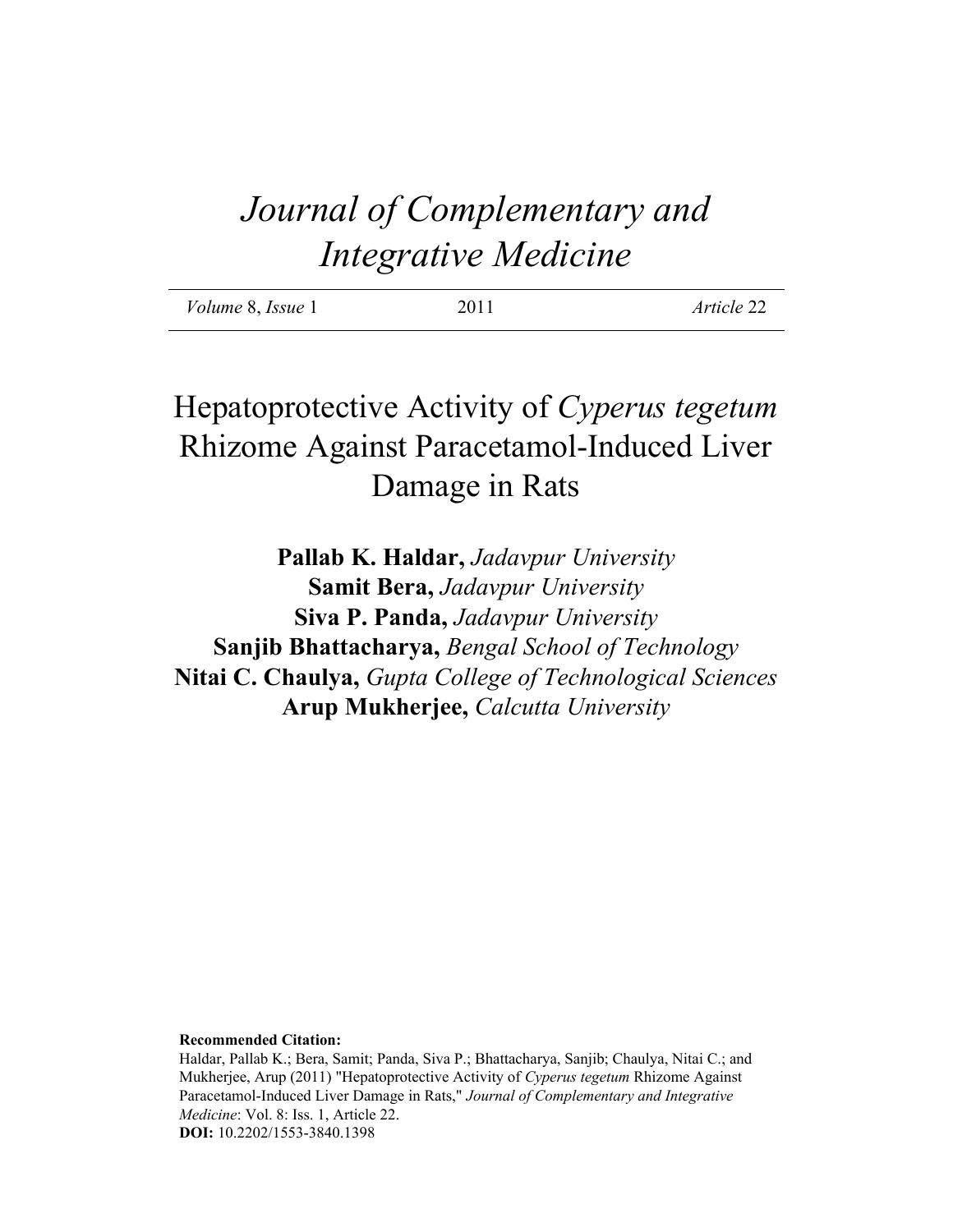## Hepatoprotective Activity of *Cyperus tegetum* Rhizome Against Paracetamol-Induced Liver Damage in Rats

Pallab K. Haldar, Samit Bera, Siva P. Panda, Sanjib Bhattacharya, Nitai C. Chaulya, and Arup Mukherjee

#### **Abstract**

In present study the methanol extract of *Cyperus tegetum* rhizome (MECT) was evaluated for its effect on paracetamol-induced liver damage in Wistar rats. Serum biochemical parameters viz. serum glutamine oxaloacetate transaminase (SGOT), serum glutamine pyruvate transaminase (SGPT), serum alkaline phosphatase (ALP), total serum protein, total bilirubin content and liver biochemical parameters such as thiobarbituric acid reactive substances (TBARS) and reduced glutathione content were estimated. Biochemical and histopathological observations indicated that MECT had remarkable hepatoprotective effect against paracetamol-induced liver damage in rats.

**KEYWORDS:** lipid peroxidation, glutathione, biochemical, silymarin

**Author Notes:** Siva Prasad Panda is grateful to the All India Council for Technical Education (AICTE), New Delhi, India, for financial assistance and the authority of Jadavpur University for providing necessary facilities.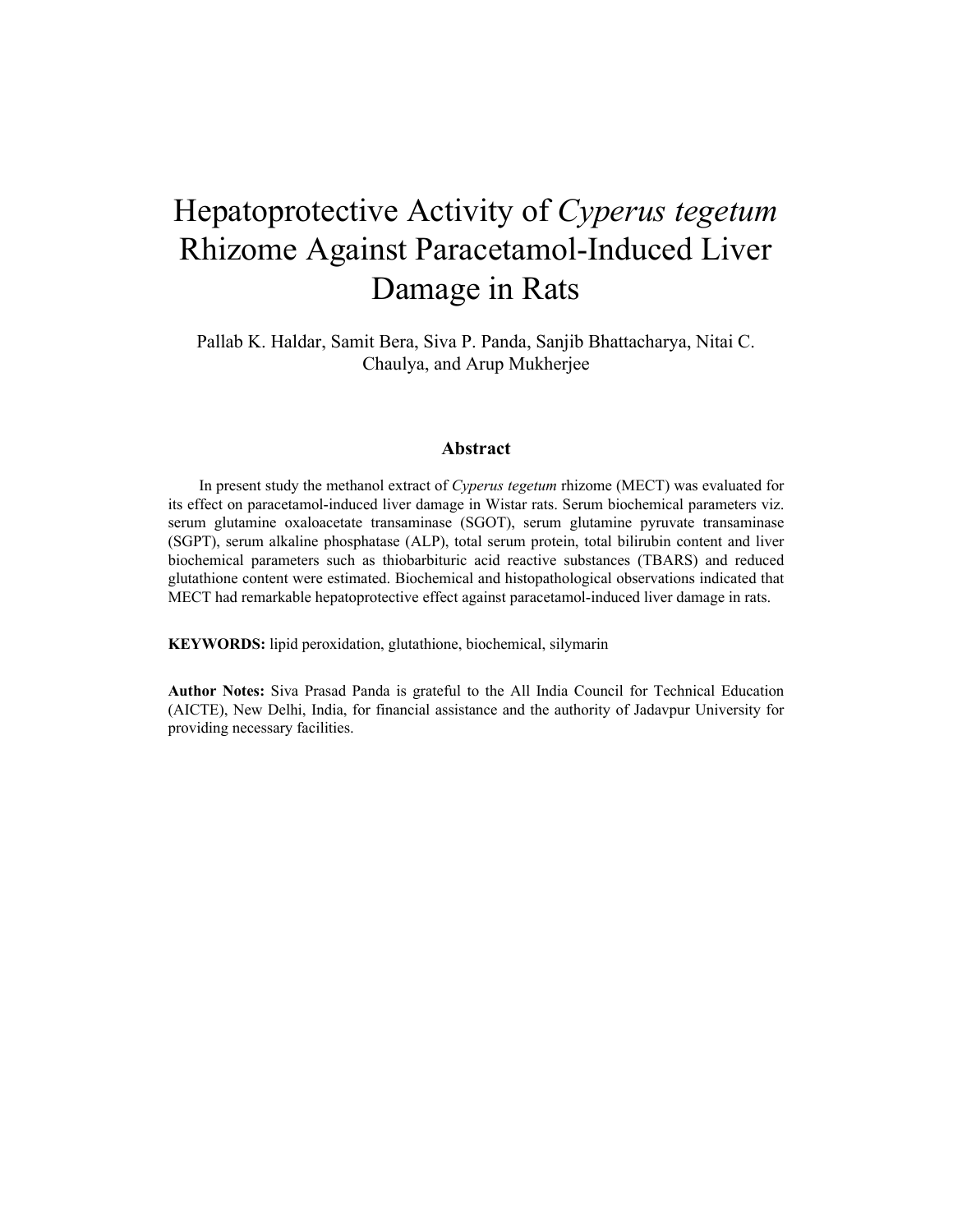Haldar et al.: Hepatoprotective Activity of C. tegetum.

### **1. Background**

**Traditional use:** *Cyperus tegetum* Roxb. (Cyperaceae), commonly known as mat grass or mat stick, *Madur-kathi* in Bengali, is a robust perennial sedge growing naturally in marshy land in the humid tropics including India up to an altitude of 1800 m. The stem of the plant is used for making mats for floor covering as well as decoration, and cultivated commercially (Padhye & Moharir, 1958; Bhaduri et al., 1998). It has come to the author's notice that the plant has been traditionally used by the tribal people of West Bengal state, India, for the treatment of cachexia, atrophy and snake bite.

#### **Known pharmacological or biological activity:** Not reported.

**Rationale for the study:** Thorough search of scientific literature revealed that no pharmacological investigation is still reported on *C. tegetum*. Present investigation was therefore aimed to evaluate the possible hepatoprotective potential of *C. tegetum* rhizome against paracetamol-induced liver damage in Wistar rats in pursuit of newer liver protectants.

#### **2. Materials and methods**

**Raw herb:** The rhizomes of *C. tegetum* was used in the present study.

**Type of extract:** Methanolic.

#### **Methodology for:**

**Authentication:** The rhizomes of *C. tegetum* were collected during June-July 2007 from the cultivated land of Paschim Medinipur district, West Bengal state, India. The species was identified at Central National Herbarium, Botanical Survey of India, Kolkata, India and the voucher specimen [CNH/I-I/(198)/2007/Tech.II/162] was retained in Pharmacology Research Laboratory, Jadavpur University, Kolkata, India for future reference. Just after collection the rhizomes were washed thoroughly with tap water, cut into small pieces, shade dried at room temperature  $(24{\text -}26^{\circ}C)$  and ground mechanically into a coarse powder.

**Extraction:** The powdered plant material (263 g) was extracted successively with petroleum ether and 80 % aqueous methanol in Soxhlet extraction apparatus. The methanol extract was filtered and evaporated to dryness *in vacuo* (at 35 ºC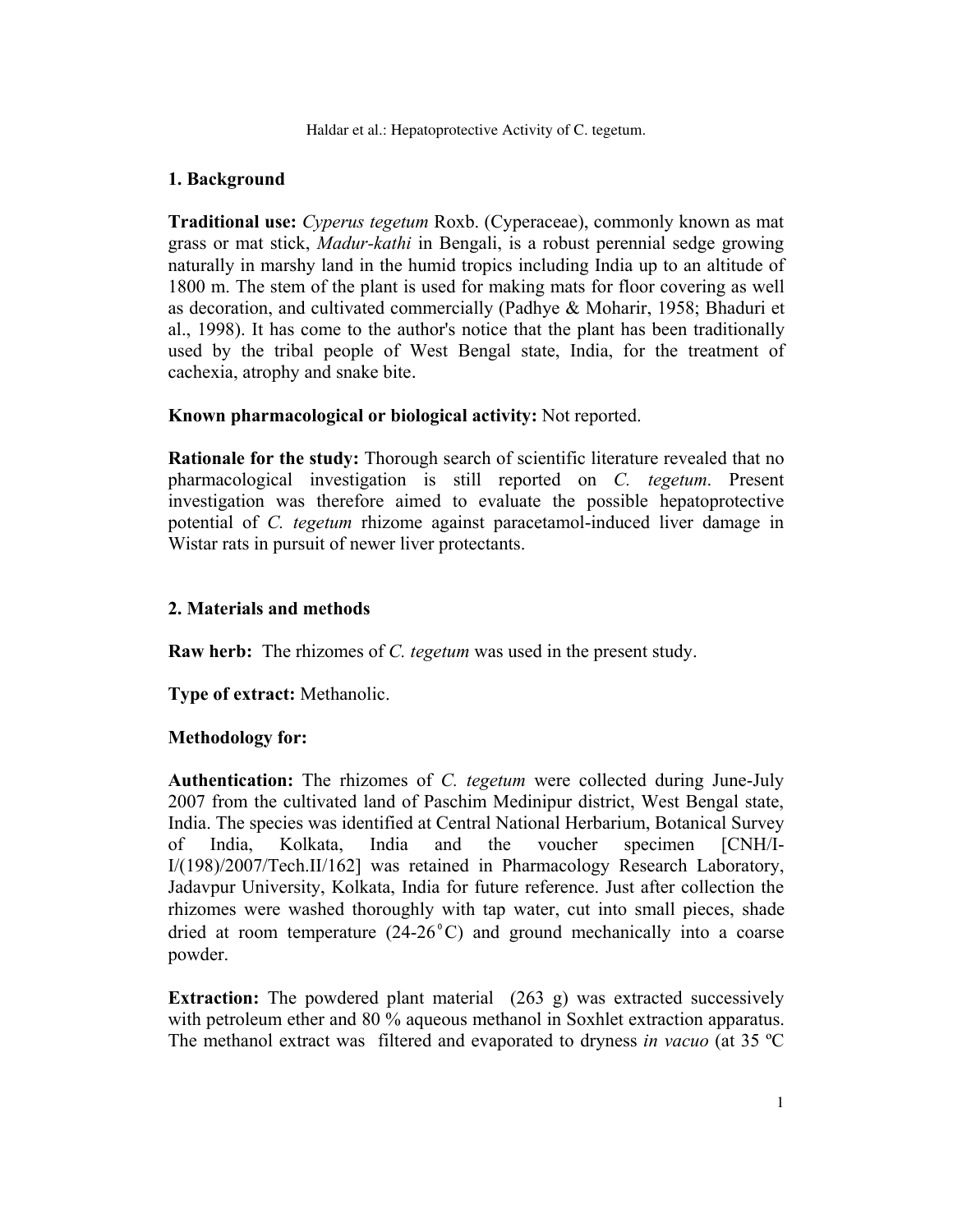and 0.8 MPa) in a Buchi evaporator, R-114. The dry extract (MECT, yield 6.65 %) was kept in a vacuum desiccator until use. Preliminary phytochemical analysis (Harborne, 1998) of MECT revealed the presence of triterpenes, steroids, flavonoids and saponins in MECT.

#### **3. Biological activity examined**

**Experimental animals:** Adult male Wistar albino rats weighing 170-200 g were used for the present investigation. They were housed in clean polyacrylic cages  $(38\times23\times10$  cm) with not more than four animals per cage and maintained under standard laboratory conditions (temperature  $25 \pm 2$ °C, relative humidity 55-65%, with dark/light cycle 12/12 h). They were allowed free access to standard pellet diet (Hindustan Lever, Kolkata, India) and water *ad libitum*. The animals were acclimatized to laboratory condition for one week prior to experiment. All experimental procedures described were reviewed and approved by the University Animal Ethical Committee, Jadavpur University.

**Drugs and chemicals:** Paracetamol and Bovine serum albumin: Sigma Chemical Co., St. Louis, USA; Trichloroacetic acid (TCA): Merck Ltd. Mumbai, India; Thiobarbituric acid (TBA) and Reduced glutathione (GSH): SISCO Research Laboratory, Mumbai, India. All the other reagents used were of analytical reagent grade obtained commercially.

**Acute toxicity:** MECT was administered orally in graded doses to adult male Swiss albino mice to evaluate the acute toxicity.

**Treatment schedule:** The rats were divided into five groups  $(n = 8)$ . A single dose of 640 mg/kg paracetamol in 1 % methyl cellulose was administered orally to each animals in group II, III, IV and V. After administration of paracetamol suspension, MECT was administered orally (p. o.) at the doses of 250 and 500 mg/kg body weight (b. w.) to groups III and IV respectively daily for 16 days. Group V received reference drug silymarin (25 mg/kg b.w; p.o.) daily for 16 days (Mukherjee et al., 1997). Group I served as normal (vehicle) control and group II served as paracetamol control and received normal saline (5 ml/kg b.w., p.o.) similarly for 16 days. After 24 h of last dose, blood was collected from overnight fasted rats of each group by cardiac puncture for estimation of serum biochemical parameters. Then the rats were sacrificed by cervical dislocation for the study of liver biochemical and histopathological parameters.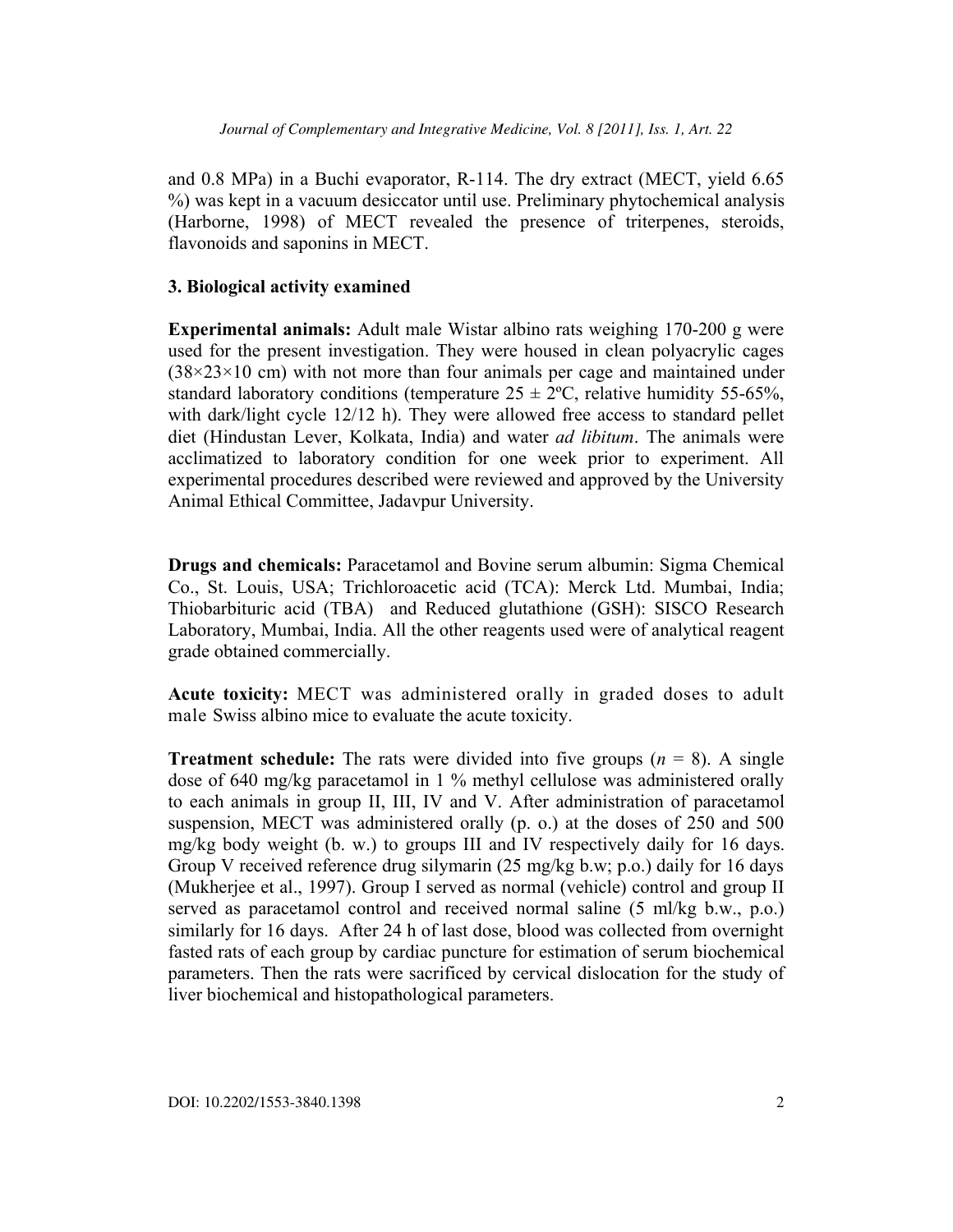**Serum biochemical parameters:** Serum glutamine oxaloacetate transaminase (SGOT), serum glutamine pyruvate transaminase (SGPT), serum alkaline phosphatase (ALP) and total bilirubin content were estimated by using commercially available kits (Span Diagnostic Ltd., Surat, India). Serum total protein was estimated according to the reported method (Lowry et al., 1951).

**Liver biochemical parameters:** The levels of lipid peroxidation i. e. thiobarbituric acid reactive substances (TBARS) in the liver tissue were measured as per reported method (Okhawa et al., 1979). The levels of lipid peroxides were expressed as µmoles of malondialdehyde (MDA)/g of liver tissue. The reduced glutathione (GSH) level of liver tissue was determined as per reported method (Ellman, 1959) and expressed as µg/g of liver tissue.

**Histopathological studies:** For histopathological study the fresh liver tissues were collected and immediately fixed in 10% formalin, dehydrated in gradual ethanol (50-100%), cleaned in xylene and embedded in paraffin. Sections (4-5 µm) were prepared and then stained with hematoxylin-eosin dye for photomicroscopic observations.

**Statistical analysis:** All results were expressed as the mean  $\pm$  standard error of mean (SEM). The results were analyzed for statistical significance by one-way ANOVA followed by Dunnett's *post hoc* test of significance.  $P < 0.05$  was considered as statistically significant.

#### **4. Research findings**

**Results:** When administered orally, MECT was found to be non-toxic up to the maximum dose of 5000 mg/kg body weight in Swiss mice.

The effect of MECT on SGOT, SGPT, ALP, total bilirubin, and total protein is summarized in Table 1, and thiobarbituric acid reactive substances (TBARS), reduced glutathione (GSH) levels are summarized in Table 2. There were significant  $(p < 0.001)$  increase in SGOT, SGPT, ALP and total bilirubin levels and decrease  $(p < 0.01)$  in protein content in paracetamol control group when compared with those of saline control group. The MECT significantly  $(p \leq$ 0.001) and dose dependently restored the all altered serum and liver biochemical parameters to normal values which are comparable with that of reference drug silymarin treated group.

Histopathological study of livers of saline control group showed normal hepatocellular architecture (Fig.1). Livers challenged with paracetamol showed disarrangement of normal hepatic cells with massive centrilobular necrosis, inflammatory infiltration of lymphocytes and fatty changes (Fig. 2). The MECT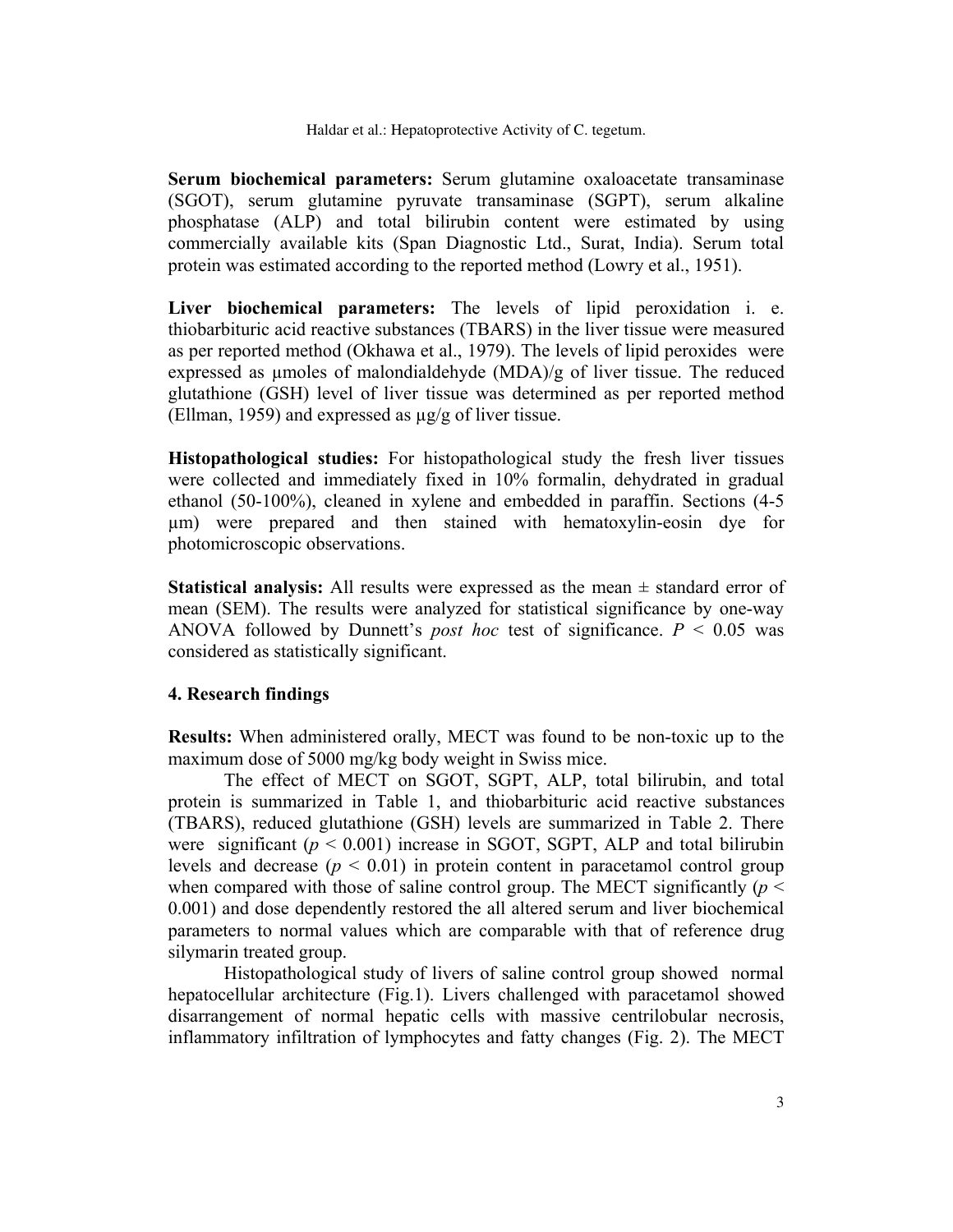(500 mg/kg) treated rats exhibited significant protection against paracetamol intoxication as evident by presence of normal hepatic cords and absence of necrosis with minimal inflammatory conditions around the central vein (Fig. 4). However, moderate protection was observed in case of low dose group animals (Fig. 3).

**Discussion:** Paracetamol is a widely used antipyretic and analgesic drug which is safe in therapeutic doses but can cause hepatic damage in human and animals at higher doses (Kuma & Rex, 1991). The covalent binding of N-acetyl-pbenzoquinone imine (NAPQI), a highly toxic metabolite of paracetamol, to sulfhydryl groups of protein results in cell necrosis and lipid peroxidation (Jollow et al., 1973). NAPQI is normally conjugated with glutathione and excreated in the urine as conjugates. Toxic dose of paracetamol depletes hepatic reduced glutathione (GSH) level so that free NAPQI binds covalently to cellular macromolecules causing acute hepatocellular necrosis (Davis et al., 1974). Glutathione is the endogenous non-enzymatic antioxidant in our body system and it is protective against chemically induced hepatic damage and oxidative stress (Videla & Valenzula, 1972). Depleted GSH level with elevated level of lipid peroxidation in paracetamol-induced rats indicated that the dose of paracetamol 640 mg/kg was highly hepatotoxic. It was confirmed from the present study that the MECT significantly restored hepatic GSH content towards normal in paracetamol intoxicated rats indicating decreased free NAPQI level in the blood.

Lipid peroxidation is a phenomenon involved in peroxidative loss at unsaturated lipids, thus bringing about cellular lipid degradation and membrane disordering. Lipid peroxidation is usually measured through its catabolite malondialdehyde (MDA) as a marker of oxidative stress (Janero, 1990). MECT showed ability to prevent paracetamol induced increment of MDA level, suggesting that MECT inhibited hepatic lipid peroxidation in paracetamol intoxicated rats.

It has been well established that elevated levels of SGOT and SGPT are indicative of cellular leakage and loss of functional integrity of the hepatic cell membranes (Mukherjee et al., 1997). The MECT decreased the elevated serum enzyme levels and bilirubin level in the paracetamol treated rats which are comparable to the saline control group. It appears that the extract preserved the structural integrity of the hepatocellular membrane which is evident from the significant reduction in paracetamol induced rise in serum enzymes in rats. It was further supported by the histopathological studies showing recovery of hepatocellular lesions by MECT .

Preliminary phytochemical analysis of MECT indicated the presence of flavonoids and tannins and these types of polyphenols are well known natural antioxidants due to their electron donating property which either scavenge the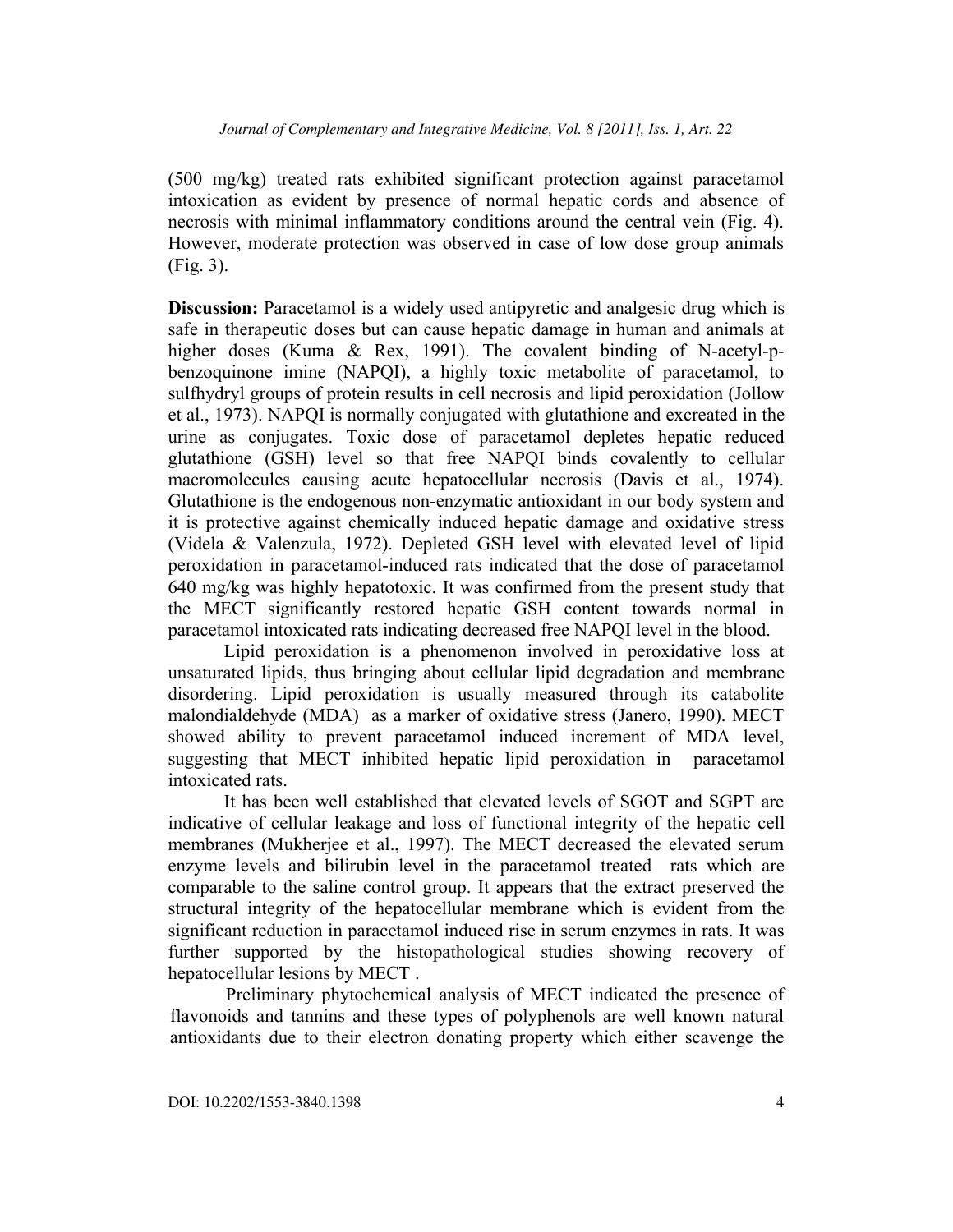Haldar et al.: Hepatoprotective Activity of C. tegetum.

principal propagating free radicals or halt the radical chain (Sugihara et al., 1999). Thus the hepatoprotective activity of MECT may be due to the presence of polyphenolic compounds.

### **5. Conclusion**

From the present investigation, it can be concluded that *Cyperus tegetum* rhizome demonstrated very effective hepatoprotective potential against paracetamolinduced liver damage in Wistar rats.

### **6. Significance, applications and implications**

 In the absence of reliable liver protective drugs in allopathic medical practices, naturally occurring compounds have been found to have major role in the management of various liver diseases. So search for effective hepatoprotective agents are continued in the plant kingdom. From present study it can be inferred that the methanol extract of *C. tegetum* rhizome dose dependently offered significant hepatoprotection against paracetamol-induced liver damage, normalizing biochemical parameters and liver histology in rats. To the best of our knowledge, present study is the first report of any pharmacological investigation on *C. tegetum*. Outcome of the present study was encouraging enough to carry out further pharmacological and phytochemical studies on *C. tegetum*.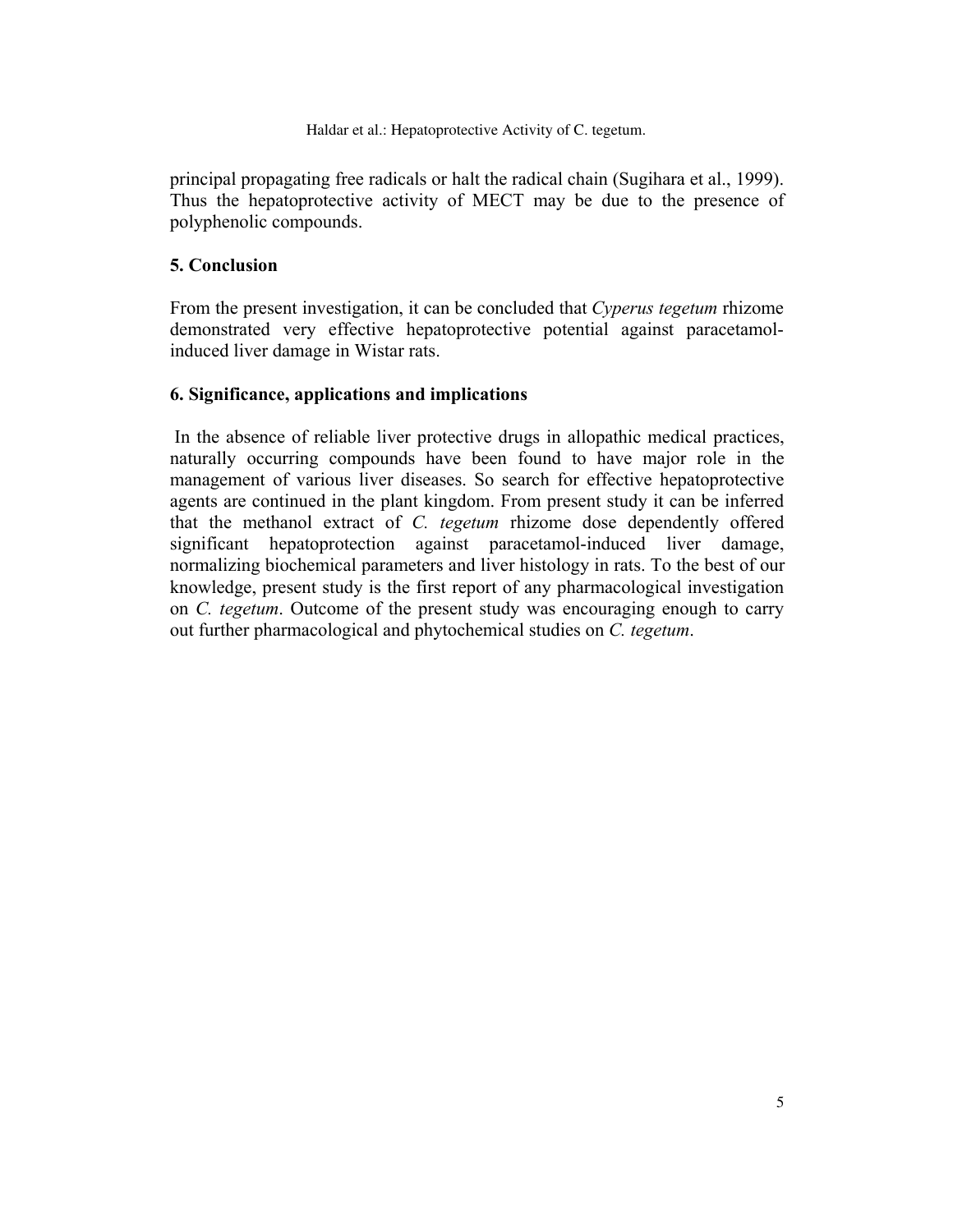| <b>Treatment</b>      | <b>SGOT</b>                 | <b>SGPT</b>                    | <b>ALP</b>                    | <b>Total Bilirubin</b> | <b>Total Protein</b>         |
|-----------------------|-----------------------------|--------------------------------|-------------------------------|------------------------|------------------------------|
|                       | (IU/L)                      | (IU/L)                         | (IU/L)                        | (mg/dl)                | (mg/dl)                      |
| Normal Control        | $24.96 \pm 3.22$            | $20.66 \pm 5.20$               | $9.82 \pm 0.73$               | $0.52 \pm 0.07$        | $7.8 \pm 0.23$               |
| $(5 \text{ ml/kg})$   |                             |                                |                               |                        |                              |
| <b>PCM</b> Control    | $85.55 \pm 2.37^{\text{8}}$ | $84.66 \pm 10.72$ <sup>§</sup> | $22.46 \pm 3.10^8$            | $2.04 \pm 0.34*$       | $4.93 \pm 0.35^{\text{}}$    |
| $(0.5 \text{ ml/kg})$ |                             |                                |                               |                        |                              |
| $PCM + MECT$          | $43.46 \pm 4.79**$          | $43.33 \pm 5.6$                | $13.03 \pm 0.29$ <sup>1</sup> | $0.52 \pm 0.12$ **     | $6.73 \pm 0.29$ ¤            |
| $(250 \text{ mg/kg})$ |                             |                                |                               |                        |                              |
| $PCM + MECT$          | $19.96 \pm 5.4**$           | $18.00 \pm 3.0**$              | $11.81 \pm 0.51$ **           | $0.33 \pm 0.02$ **     | $7.13 \pm 0.37$ <sup>1</sup> |
| $(500 \text{ mg/kg})$ |                             |                                |                               |                        |                              |
| $PCM + Silymarin$     | $31.62 \pm 1.51**$          | $34.66 \pm 5.81$               | $11.53 \pm 0.44$ <sup>1</sup> | $0.59 \pm 0.15$        | $7.53 \pm 0.29**$            |
| $(25 \text{ mg/kg})$  |                             |                                |                               |                        |                              |

**Table 1.** Effects of MECT and silymarin on serum biochemical parameters of normal and paracetamol intoxicated rats.

Values are mean  $\pm$  SEM ( $n = 8$ ). PCM: Paracetamol.

Paracetamol control group *vs.* normal control group,  ${}^{8}p$  < 0.001,  $*$  p < 0.01. Treated groups *vs.* paracetamol control group, \*\*  $p < 0.001$ ;  $p < 0.01$ ;  $p < 0.05$ where the significance was assessed by one-way analysis of variance (ANOVA) followed by Dunnett's test.

**Table 2.** Effect of MECT and silymarin on liver biochemical parameters in normal and paracetamol intoxicated rats.

| <b>Treatment</b>                   | <b>MDA</b>                    | <b>GSH</b>                    |  |
|------------------------------------|-------------------------------|-------------------------------|--|
|                                    | $(\mu M/g$ wet tissue)        | $(\mu g/g$ wet tissue)        |  |
| Normal control $(5 \text{ ml/kg})$ | $40.42 \pm 3.29$              | $23.87 \pm 1.72$              |  |
| PCM Control $(0.5 \text{ ml/kg})$  | $92.65 \pm 1.90***$           | $11.8 \pm 0.69$ **            |  |
| $PCM + MECT (250 mg/kg)$           | $51.95 \pm 2.90$ <sup>1</sup> | $21.57 \pm 1.42*$             |  |
| $PCM + MECT (500 mg/kg)$           | $38.57 \pm 1.57$ <sup>1</sup> | $22.83 \pm 2.08$ <sup>1</sup> |  |
| $PCM + Silymarin (25 mg/kg)$       | $39.37 \pm 2.58$ <sup>1</sup> | $22.15 \pm 3.01*$             |  |

Values are mean  $\pm$  SEM ( $n = 8$ ). PCM: Paracetamol.

Paracetamol control group *vs.* normal control group, \*\*p<0.01, \*\*\*p<0.001. Treated groups *vs.* paracetamol control group,  $p > 0.05$ ,  $p > 0.001$  where the significance was assessed by one-way analysis of variance (ANOVA) followed by Dunnett's test.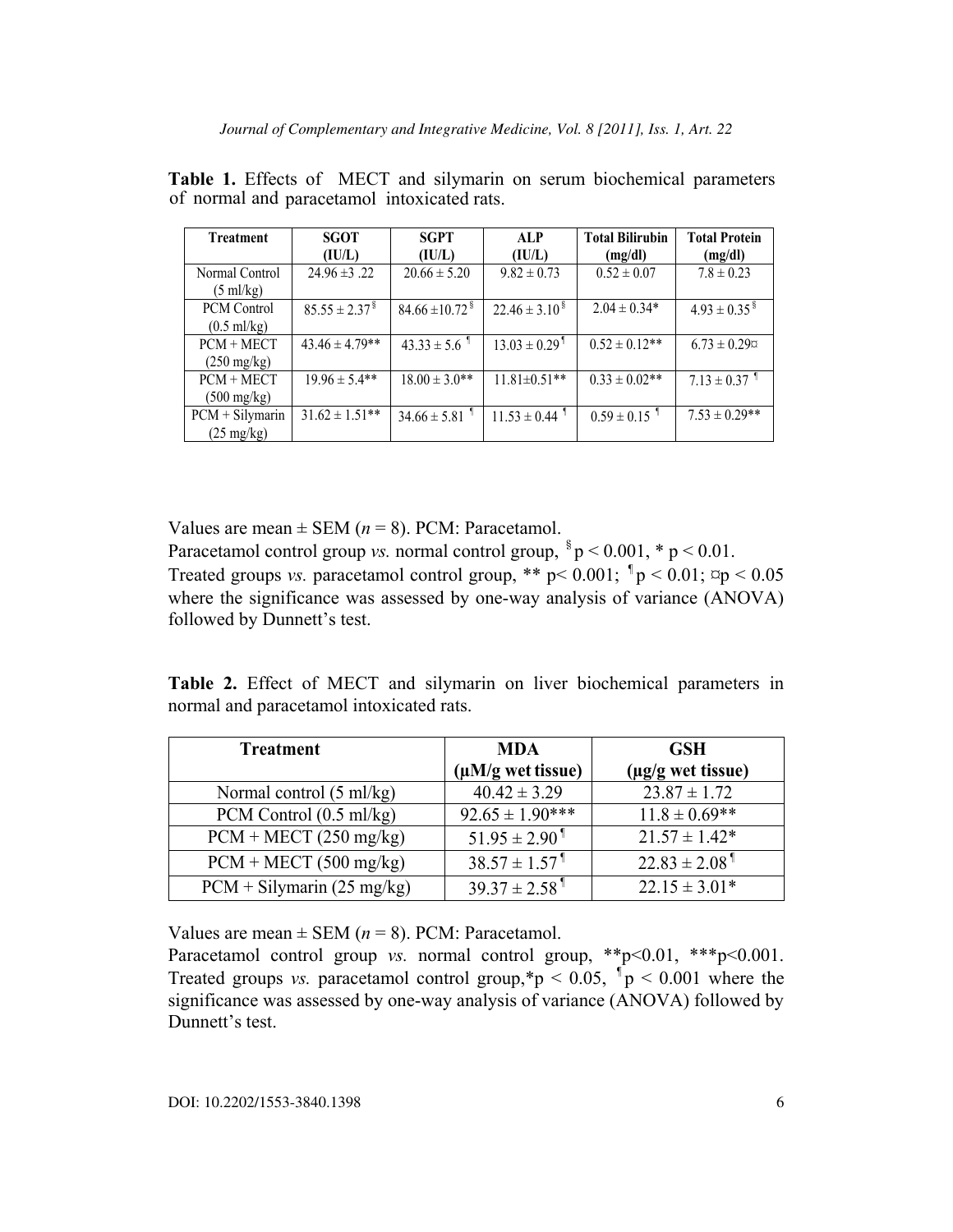Haldar et al.: Hepatoprotective Activity of C. tegetum.



**Fig. 1.** Liver section of normal rat (control), **Fig. 2.** Liver section of paracetamol intoxicated rat showing large necrosis, **Fig. 3.** Liver section of MECT (250 mg/kg) treated rat, showing reduction in necrosis, **Fig. 4.** Liver section of MECT (500 mg/kg) treated rat, showing signs of recovery.